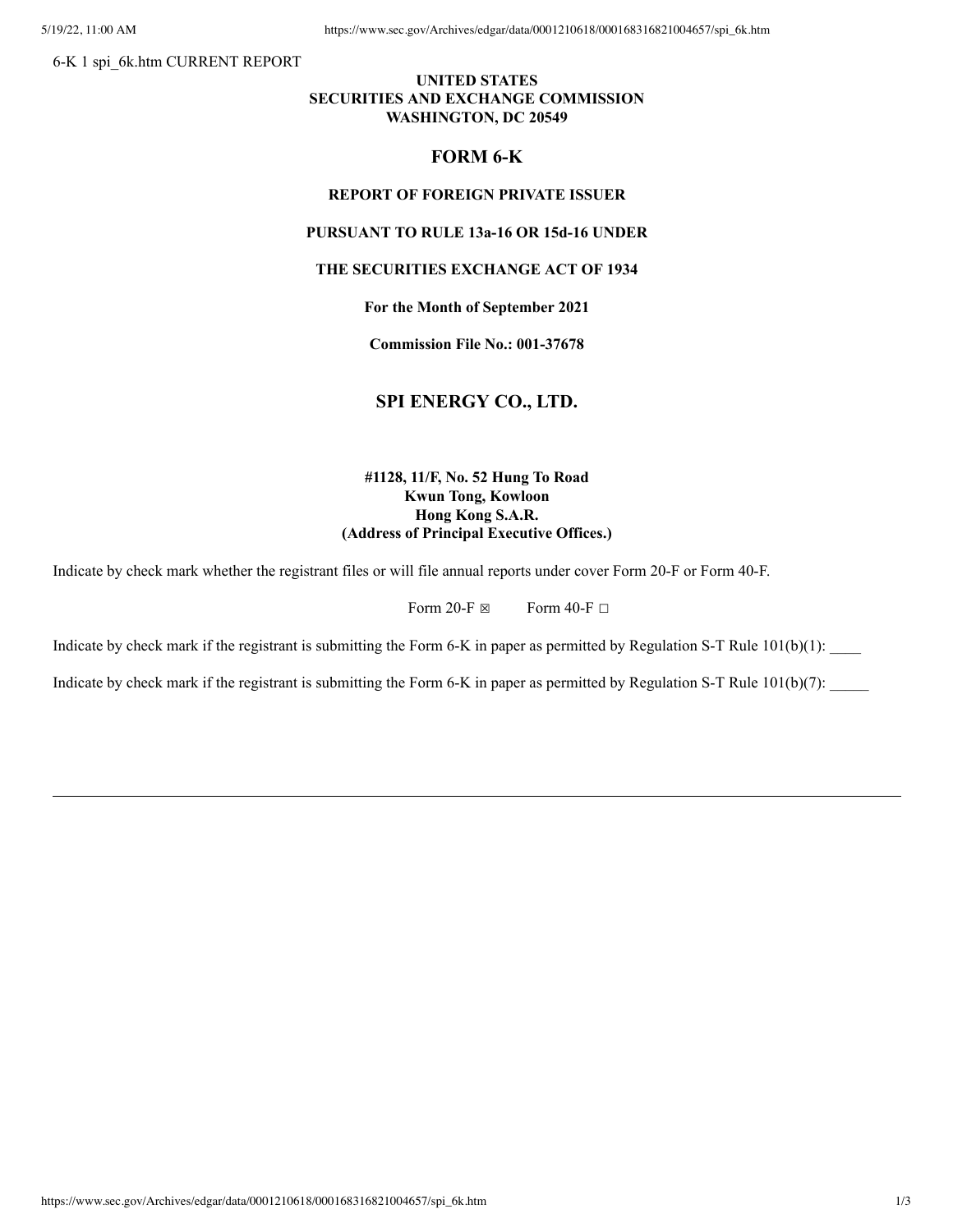# **Other Information**

On September 30, 2021, the registrant entered into a securities purchase agreement with an accredited investor. Copies of the form of the securities purchase agreement with the investor and the convertible promissory note issued to the investor are attached hereto as Exhibits 10.1 and 10.2.

# **EXHIBIT INDEX**

| Exhibit No. | <b>Description</b>                    |  |
|-------------|---------------------------------------|--|
|             |                                       |  |
| 10.1        | Form of Securities Purchase Agreement |  |
| 10.2        | Form of Convertible Promissory Note   |  |

2